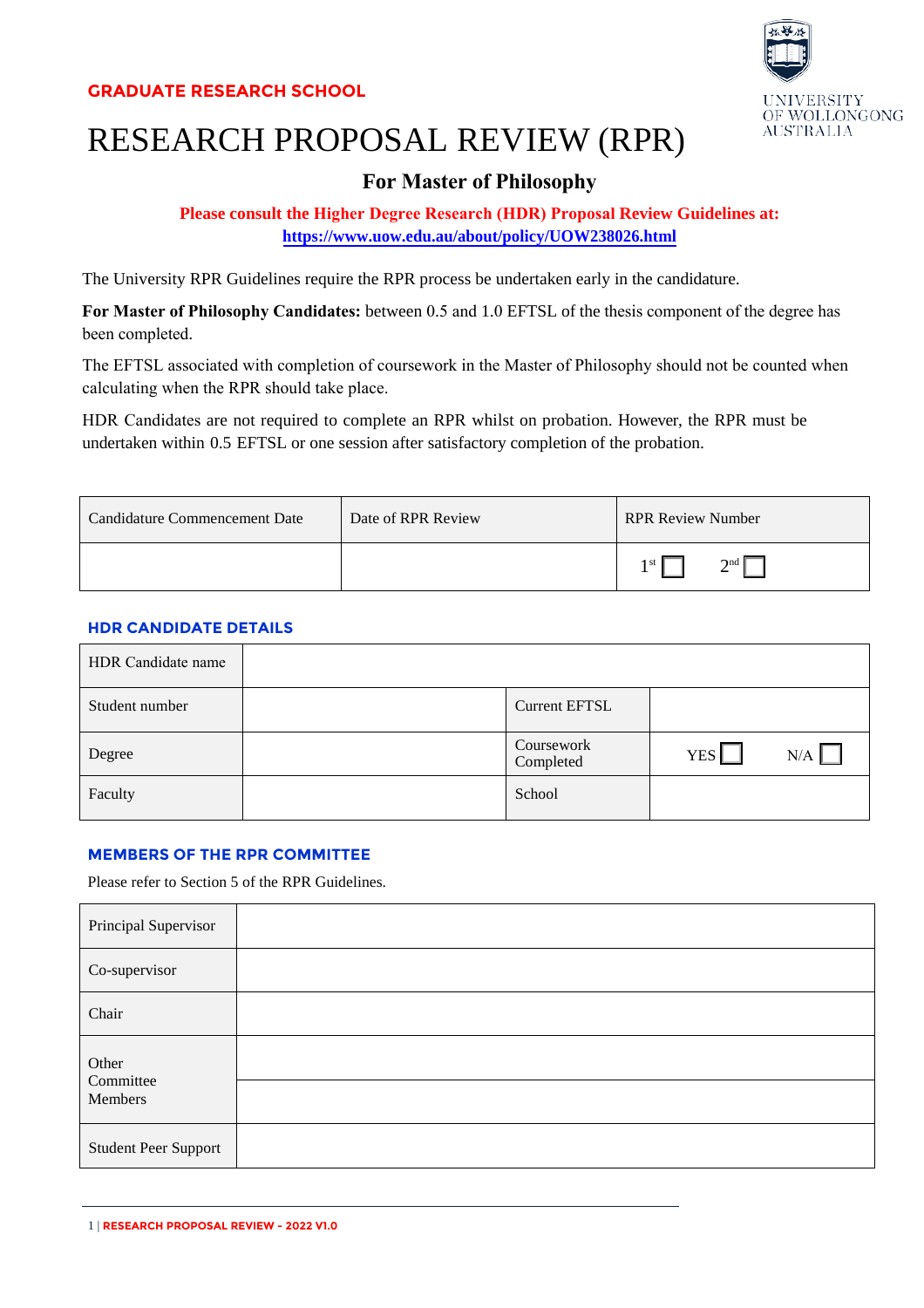# **COURSE LEARNING OUTCOMES**

The candidate need to demonstrate evidence of working towards the following Course Learning Outcomes for the Master of Philosophy degree.

|    | <b>Description</b>                                                                                                                                                                                                                                                   |
|----|----------------------------------------------------------------------------------------------------------------------------------------------------------------------------------------------------------------------------------------------------------------------|
| 1. | Demonstrate cognitive, technical and creative skills in discipline area to plan and execute a substantial piece of<br>research that makes a contribution to knowledge.                                                                                               |
| 2. | Demonstrate mastery of theoretical knowledge and critically reflect on, synthesise and evaluate complex<br>information, problems, concepts, and theories.                                                                                                            |
| 3. | Communicate a coherent and sustained argument, explaining and disseminating research results and<br>conclusions to peers and to the community.                                                                                                                       |
| 4. | Apply advanced knowledge of research, research integrity, ethics and the rights and safety of others, to plan<br>and execute a substantial piece of research with a high level of autonomy, accountability, adaptability and<br>responsibility for personal outputs. |

#### **RESEARCH PRESENTATION**

Please refer to Section 6 of the RPR Guidelines.

| Title of Thesis                                                       |                                             |             |            |    |
|-----------------------------------------------------------------------|---------------------------------------------|-------------|------------|----|
|                                                                       |                                             |             | <b>YES</b> | NO |
|                                                                       | The project addresses an important problem. | CLO 1, 2, 4 |            | ΙI |
| Research questions and scope are appropriate to MPhil.<br>CLO 1, 2, 4 |                                             |             |            |    |
| CLO 3, 4<br>The standard of presentation is acceptable.               |                                             |             |            |    |
| Comments:                                                             |                                             |             |            |    |
|                                                                       |                                             |             |            |    |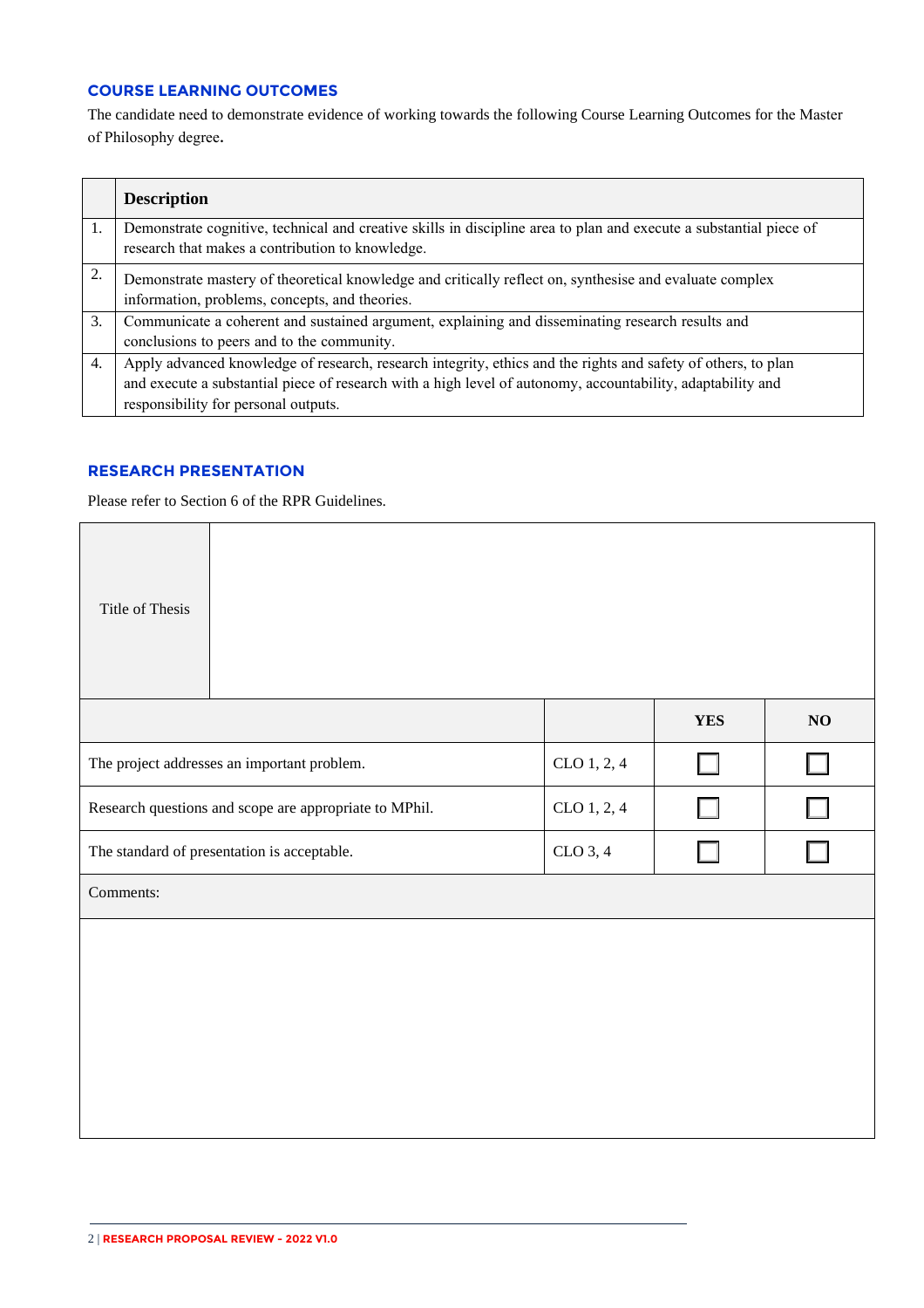#### **RESEARCH PLAN**

|                                                                                                     |                                                                      |  |                | <b>YES</b> | NO     |
|-----------------------------------------------------------------------------------------------------|----------------------------------------------------------------------|--|----------------|------------|--------|
| the project.                                                                                        | Conceptual framework, research design and methods are appropriate to |  | CLO 1, 2       |            |        |
|                                                                                                     | The plan is well justified and supported with relevant literature.   |  | CLO 1, 2, 3, 4 |            | $\Box$ |
| The draft timelines are appropriate and achievable.                                                 |                                                                      |  | CLO 1, 4       |            |        |
| Are there issues with any of the following? (please provide details in the <b>Comments</b> section) |                                                                      |  |                |            |        |
| Ethics                                                                                              | Conflict of Interest<br><b>Intellectual Property</b><br>Safety       |  |                |            |        |
| Comments:                                                                                           |                                                                      |  |                |            |        |
|                                                                                                     |                                                                      |  |                |            |        |
|                                                                                                     |                                                                      |  |                |            |        |
|                                                                                                     |                                                                      |  |                |            |        |
|                                                                                                     |                                                                      |  |                |            |        |
|                                                                                                     |                                                                      |  |                |            |        |

#### **LITERATURE REVIEW**

Please refer to Section 6 of the RPR Guidelines.

|                                                                                                                       |             | <b>YES</b> | NO |
|-----------------------------------------------------------------------------------------------------------------------|-------------|------------|----|
| The candidate has conducted an extensive literature review<br>demonstrating sound knowledge of the field of research. | CLO 1, 2, 4 |            |    |
| The literature review displays an ability to analyse, synthesise and<br>critique the relevant literature.             | CLO 2, 3, 4 |            |    |
| Comments:                                                                                                             |             |            |    |
|                                                                                                                       |             |            |    |
|                                                                                                                       |             |            |    |
|                                                                                                                       |             |            |    |
|                                                                                                                       |             |            |    |
|                                                                                                                       |             |            |    |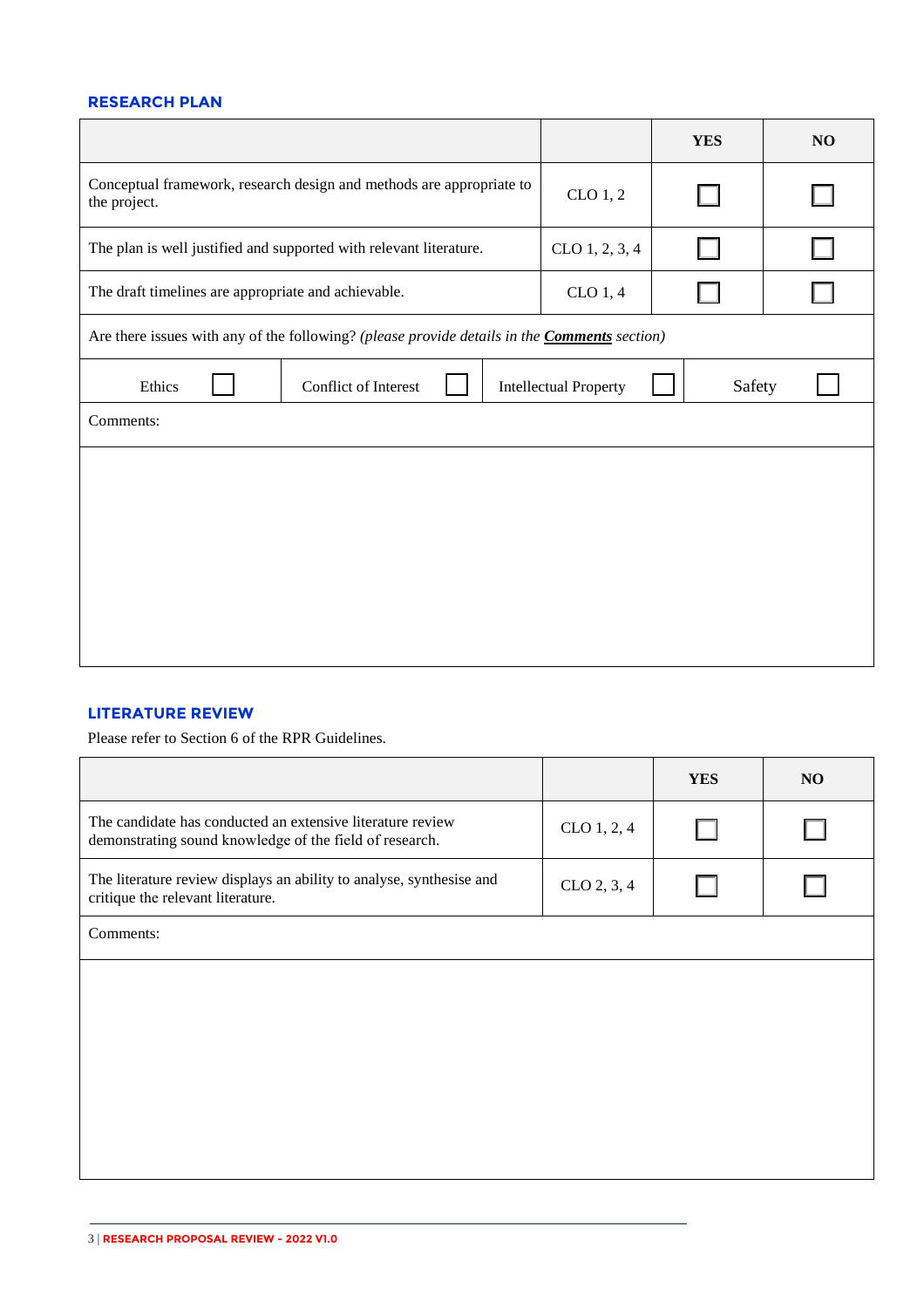### **RESOURCES**

Please refer to Section 6 of the RPR Guidelines.

|                                                                                                    | <b>YES</b> | NO | N/A |
|----------------------------------------------------------------------------------------------------|------------|----|-----|
| Laboratory access is appropriate                                                                   |            |    |     |
| Adequate infrastructure and funding                                                                |            |    |     |
| Adequate technical support available                                                               |            |    |     |
| Further training or assistance required (please provide<br>details in the <b>Comments</b> section) |            |    |     |
| Comments:                                                                                          |            |    |     |
|                                                                                                    |            |    |     |
|                                                                                                    |            |    |     |
|                                                                                                    |            |    |     |

#### **COMMITTEE QUESTIONS**

Please summarise any questions and responses.

#### **Feasibility**

The overall research proposal should be assessed in terms of the feasibility, aims, significance and originality of the research. The scope of the research should be appropriate for the degree. Please provide comments on the overall quality of the proposal and the likelihood of the project to advance the field.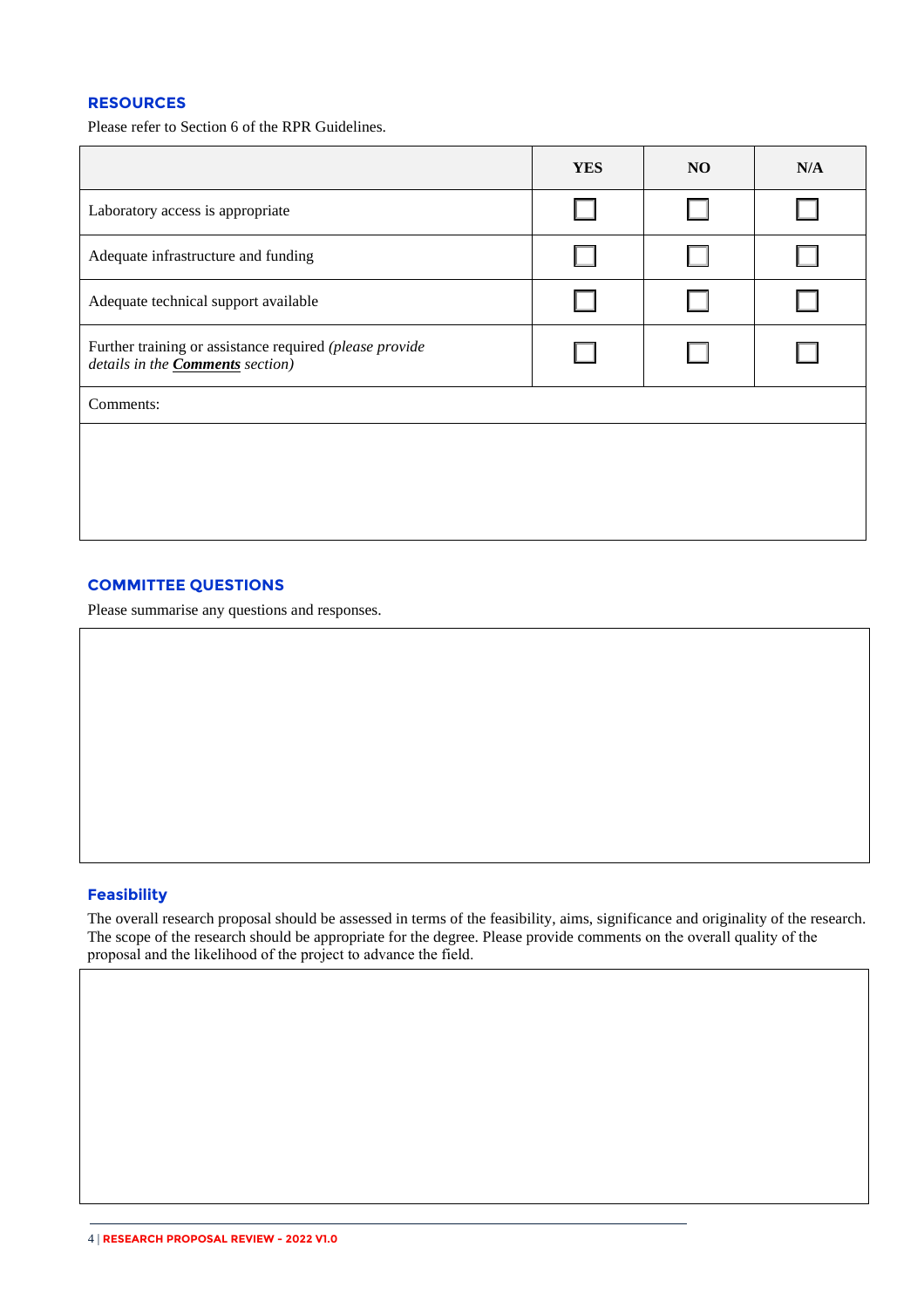| Is the overall research proposal satisfactory?                                                                                                                                              | <b>YES</b>                                             | N <sub>O</sub> |  |  |  |
|---------------------------------------------------------------------------------------------------------------------------------------------------------------------------------------------|--------------------------------------------------------|----------------|--|--|--|
| If NO, after first review, please provide <b>revised</b> proposal review date <sup><math>\wedge</math></sup><br>(for further information please see Section $8 \& 9$ of the RPR Guidelines) |                                                        |                |  |  |  |
| If <b>NO</b> , after second review, please indicate the recommendation below and provide details                                                                                            |                                                        |                |  |  |  |
| Probation*                                                                                                                                                                                  | Change of supervisor                                   |                |  |  |  |
| Discontinuation#                                                                                                                                                                            | Referral to RESH900/901 – Fundamentals for HDR Writing |                |  |  |  |
| Other (please specify)                                                                                                                                                                      |                                                        |                |  |  |  |
| Comments:                                                                                                                                                                                   |                                                        |                |  |  |  |
|                                                                                                                                                                                             |                                                        |                |  |  |  |
|                                                                                                                                                                                             |                                                        |                |  |  |  |

^ *The Faculty will notify the HDR Candidate of the outcome and set the date for representation.* 

*\* Once the candidate has been advised by the Graduate Research School (GRS) that they are being placed on probation, a meeting will be held with the candidate, the probationary supervisor and current supervisors. The Probation Milestones Agreement will be completed to define the milestones and timeframes to be achieved by the probation end date. A copy of the agreement will be provided to the candidate, the supervisors and the GRS.*

*# If discontinuation is recommended, please list advanced standing available for possible coursework degree offers.* 

#### **APPROVAL BY HEAD OF POSTGRADUATE STUDIES (HPS)**

I confirm the conclusion of the report and verify that the committee members are in agreement with the recommendation.

| Committee Chair name      |      |  |
|---------------------------|------|--|
| Committee Chair signature | Date |  |
| HPS name                  |      |  |
| HPS signature             | Date |  |

Please note the HPS should provide the HDR Candidate with a signed copy of the RPR report.

#### **APPROVAL BY ASSOCIATE DEAN (HDR)/(RESEARCH)\***

\*This section should only be completed for reports that are deemed unsatisfactory by the panel.

| AD HDR/R name      |      |  |
|--------------------|------|--|
| AD HDR/R signature | Date |  |

#### **PLEASE EMAIL A COPY OF THE COMPLETED APPLICATION TO THE GRADUATE RESEARCH SCHOOL graduate-research-school@uow.edu.au**